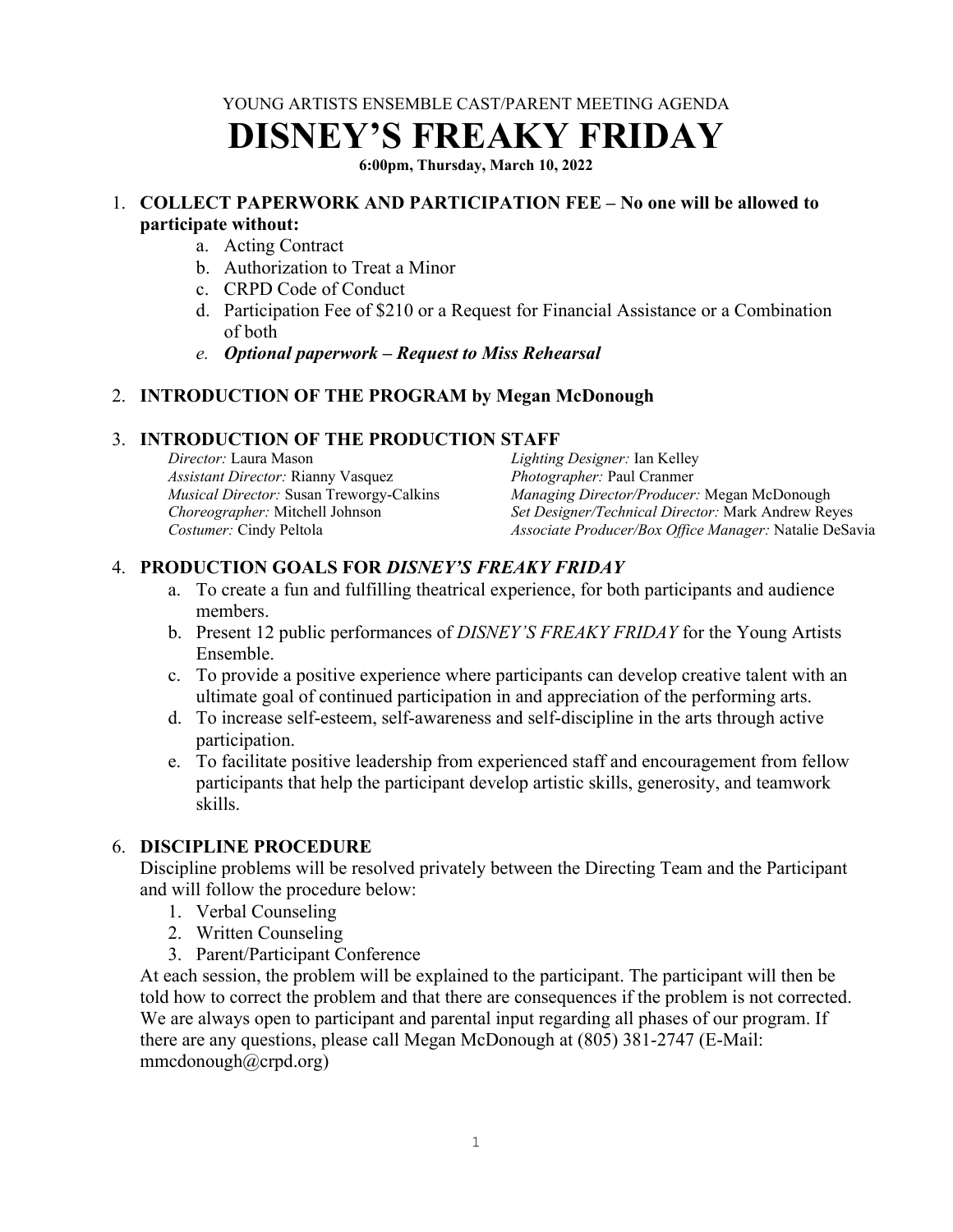## 7. **COVID SAFETY PROCEDURES**

- a. We will follow all federal, state, and local health guidelines as they evolve.
- b. **Please do not come to rehearsal or performances if you are exhibiting any common symptoms of COVID-19, have tested positive for COVID-19, or have been identified as a close contact within the previous 5 days.**
- c. Masks are currently not required to be worn by any individuals except those who have been identified as a close contact but are asymptomatic or showing significant improvement of symptoms and have a negative test on day 3 if vaccinated and day 5 if unvaccinated.
- d. Currently, our plan is for performers to NOT WEAR MASKS during performances. All participants are welcome to wear masks as their comfort level dictates during all rehearsals prior to tech week. Once microphones are added to the rehearsals, we ask that performers rehearse and perform unmasked unless extenuating circumstances dictate otherwise.

## 8. **ACTING CONTRACT**

#### 9. **T-SHIRTS**

- a. T-shirts are optional
- b. Shirts cost \$20 a piece and can be purchased on our website YAEonline.com.
- c. Please be sure to order by March 25.
- 10. **POSTER/PIZZA DAY:** Poster/Pizza Day is scheduled for **Saturday, April 16 from 1:00- 3:00pm**. We would divide into groups and go out into the world to hang up posters or flyers at local shopping centers. We need parent volunteers to drive! Then we all come back and eat pizza.
- 11. **PARENT VOLUNTEERS:** We encourage parents to volunteer as much as possible. Please note that volunteers are not guaranteed a seat when they volunteer. At curtain time, any unsold seats will be offered at no charge to volunteer ushers/ticket takers. All volunteers must wear facecoverings when interacting with the cast or the audience.
	- a. Ushers/Ticket Takers (4 per performance) SEE SIGN UP SHEET.
	- b. Pizza/Poster Day Drivers SEE SIGN UP SHEET.
	- c. Closing Cast Party Coordinator(s) SEE SIGN UP SHEET.
	- d. Set & Costume Construction Helpers SEE SIGN UP SHEET.
	- e. Strike Helpers SEE SIGN UP SHEET.
	- f. Backstage Monitors *must be fingerprinted.* SEE SIGN UP SHEET & GRAB FINGERPRINTING FORM
- 12. **PHOTO CALL:** This is the only time that you will be able to take photos of the show. You must bring your own camera and flash is OK. This will be held from **11:30am-1:00pm on Sunday, May 8**. Actors, plan to arrive by 11:00am.
- 13. **WEBSITE & E-MAIL LIST:** On our website: www.YAEonline.com, we keep up-to-date information and schedules. Be sure to "Bookmark" or make a "Favorite Place" of our website for further information.